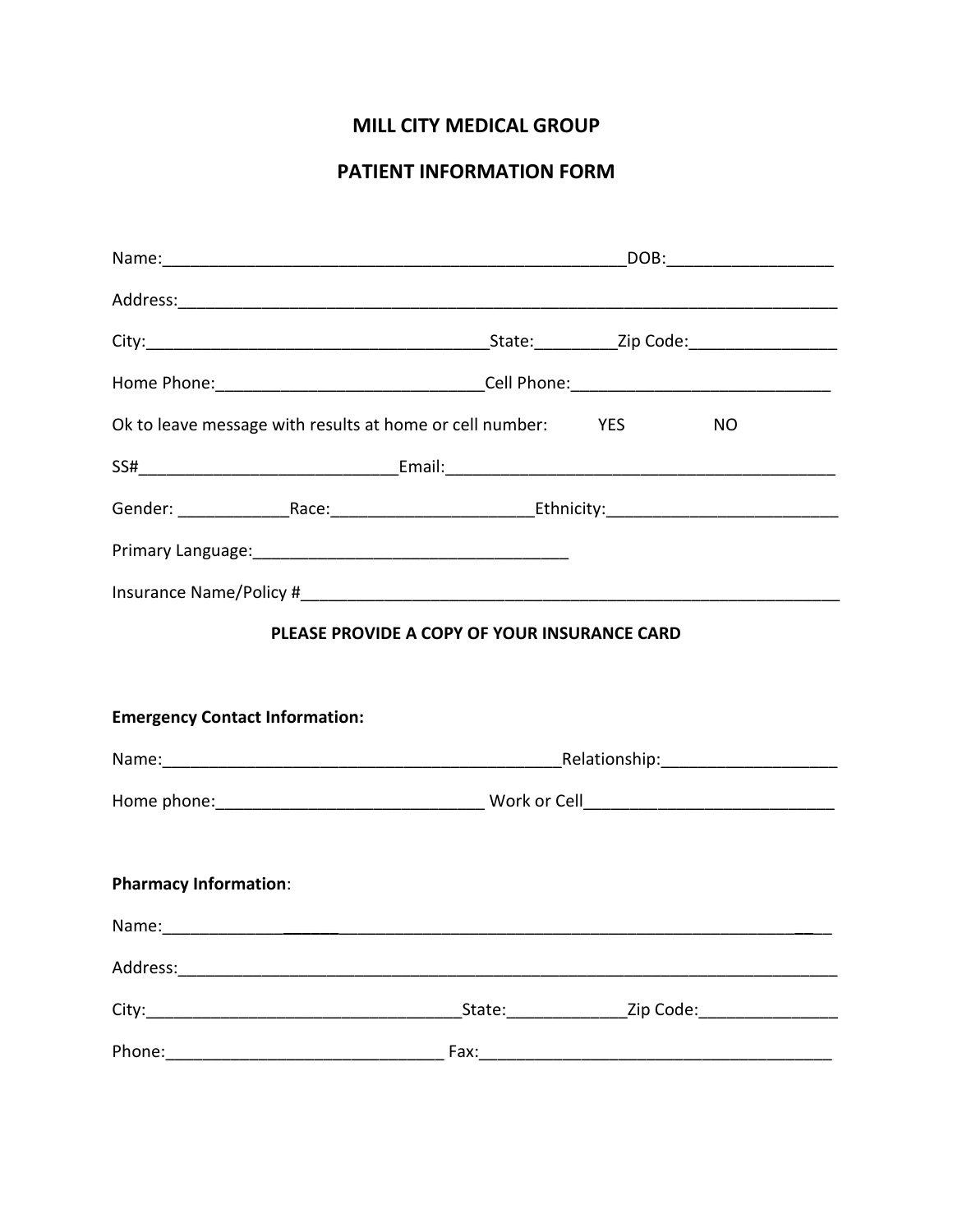|                             |  |  |  | Do you smoke cigarettes? Y N How many per day?                                  |
|-----------------------------|--|--|--|---------------------------------------------------------------------------------|
| Do you drink alcohol? Y N   |  |  |  | How many drinks per week?<br>Many drinks per week?                              |
|                             |  |  |  |                                                                                 |
|                             |  |  |  |                                                                                 |
| <b>Current Medications:</b> |  |  |  |                                                                                 |
|                             |  |  |  | (Include regularly taken over the counter medications and birth control pills): |
|                             |  |  |  |                                                                                 |
|                             |  |  |  |                                                                                 |

 $\sim$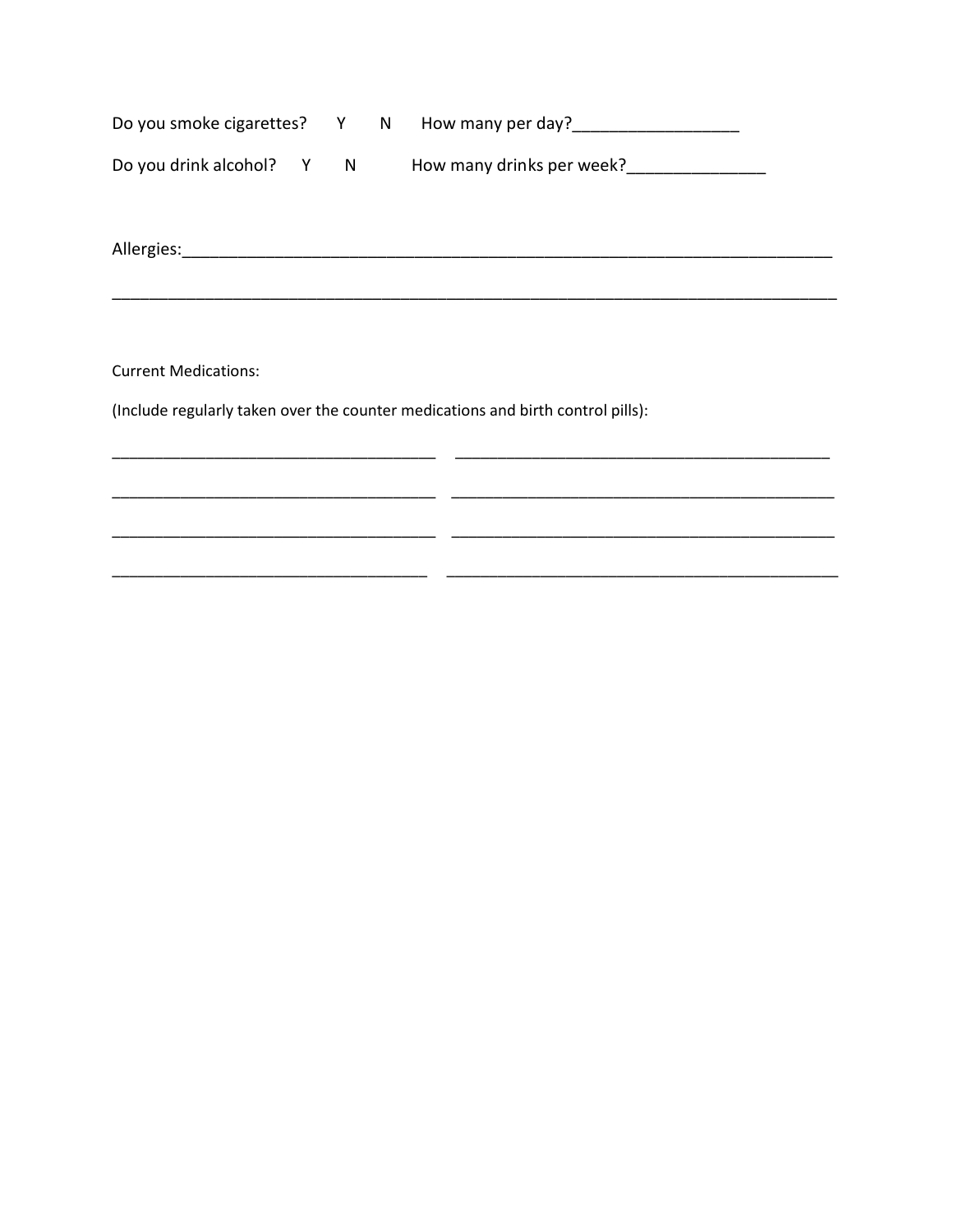| PERSONAL HEALTH HISTORY             |   |             | hernia                             | Υ | N            |
|-------------------------------------|---|-------------|------------------------------------|---|--------------|
|                                     |   |             | constipation                       | Υ | N            |
| <b>DO YOU HAVE COMPLAINTS OF?</b>   |   |             | diarrhea                           | Υ | N            |
| frequent or severe headaches        | Υ | N           | blood in bowel movement            | Υ | N            |
| fainting spells                     | Υ | N           | rectal pain with bowel movement    | Υ | N            |
| dizziness                           | Υ | N           | pain on urinating                  | Y | N            |
| unconscious spells                  | Υ | N           | difficulty starting urination      | Υ | N            |
| blurred spells                      | Y | N           | do you get up at night to urinate  | Y | N            |
| earaches                            | Υ | N           | frequent urination                 | Υ | N            |
| ringing in ears                     | Υ | N           | blood in urine                     | Υ | N            |
| decrease in hearing                 | Υ | N           | Full feeling of bladder, but small |   |              |
| recurrent nose bleeds               | Υ | N           | amount of urination                | Υ | N            |
| sinus trouble                       | Υ | N           | lose urine on coughing/sneezing    | Υ | N            |
| hayfever                            | Υ | N           | recurrent back pain                | Υ | $\mathbf N$  |
| persistent hoarseness               | Υ | N           | <b>Backaches</b>                   | Υ | N            |
| difficulty swallowing               | Υ | N           | joint pain                         | Υ | N            |
| enlarged glands                     | Υ | N           | swelling of any joints             | Υ | N            |
| recurrent sore throats              | Υ | N           | Redness or heat of any joints      | Υ | N            |
| recurrent sores in mouth            | Υ | N           | gout                               | Υ | N            |
| chest pain                          | Υ | Ν           | loss or change of sensation in     |   |              |
| angina pectoris                     | Υ | N           | hands or feet                      | Υ | $\mathbf N$  |
| coughing up blood                   | Υ | N           | trembling of any extremity         | Υ | N            |
| pain in arms                        | Υ | N           | growth in neck or throat           | Y | $\mathsf N$  |
| night sweats                        | Υ | N           | hot flashes                        | Υ | N            |
| chronic or frequent cough           | Υ | N           | tiredness w/ no apparent reason    | Υ | N            |
| shortness of breath                 | Υ | N           | easy bruising                      | Υ | N            |
| palpitations or fluttering of heart | Y | N           | Have you had a tetanus injection   | Y | N            |
| heart murmur                        | Υ | N           | When:                              |   |              |
| rheumatic fever                     | Υ | N           | When was your last TB skin test?   |   |              |
| high blood pressure                 | Υ | N           | <b>FAMILY HEALTH HISTORY:</b>      |   |              |
| swelling of hands, feet, or ankles  | Υ | N           | Has any blood relative ever had:   |   |              |
| leg cramps on walking               | Υ | N           | Heart disease                      | Υ | N            |
| enlarged veins in legs              | Υ | N           | Cancer                             | Υ | $\mathsf N$  |
| recurrent stomach pains             | Υ | N           | Tuberculosis                       | Υ | N            |
| belching or heartburn relieved by   |   |             | <b>Diabetes</b>                    | Υ | $\mathsf{N}$ |
| food or medication                  | Υ | $\mathsf N$ | High blood pressure                | Υ | $\mathsf N$  |
| appetite: good<br>fair<br>poor      |   |             | Stroke                             | Υ | $\mathbf N$  |
| recent weight loss or gain          | Υ | $\mathsf N$ | Asthma, bronchitis                 | Υ | $\mathbf N$  |
| nausea or vomiting                  | Υ | N           | Kidney disease                     | Υ | $\mathbf N$  |
| vomited blood                       | Υ | N           | Thyroid disorder                   | Υ | N            |
| abdominal cramping                  | Υ | N           | Epilepsy                           | Υ | ${\bf N}$    |
| ulcers                              | Υ | N           | Other:                             |   |              |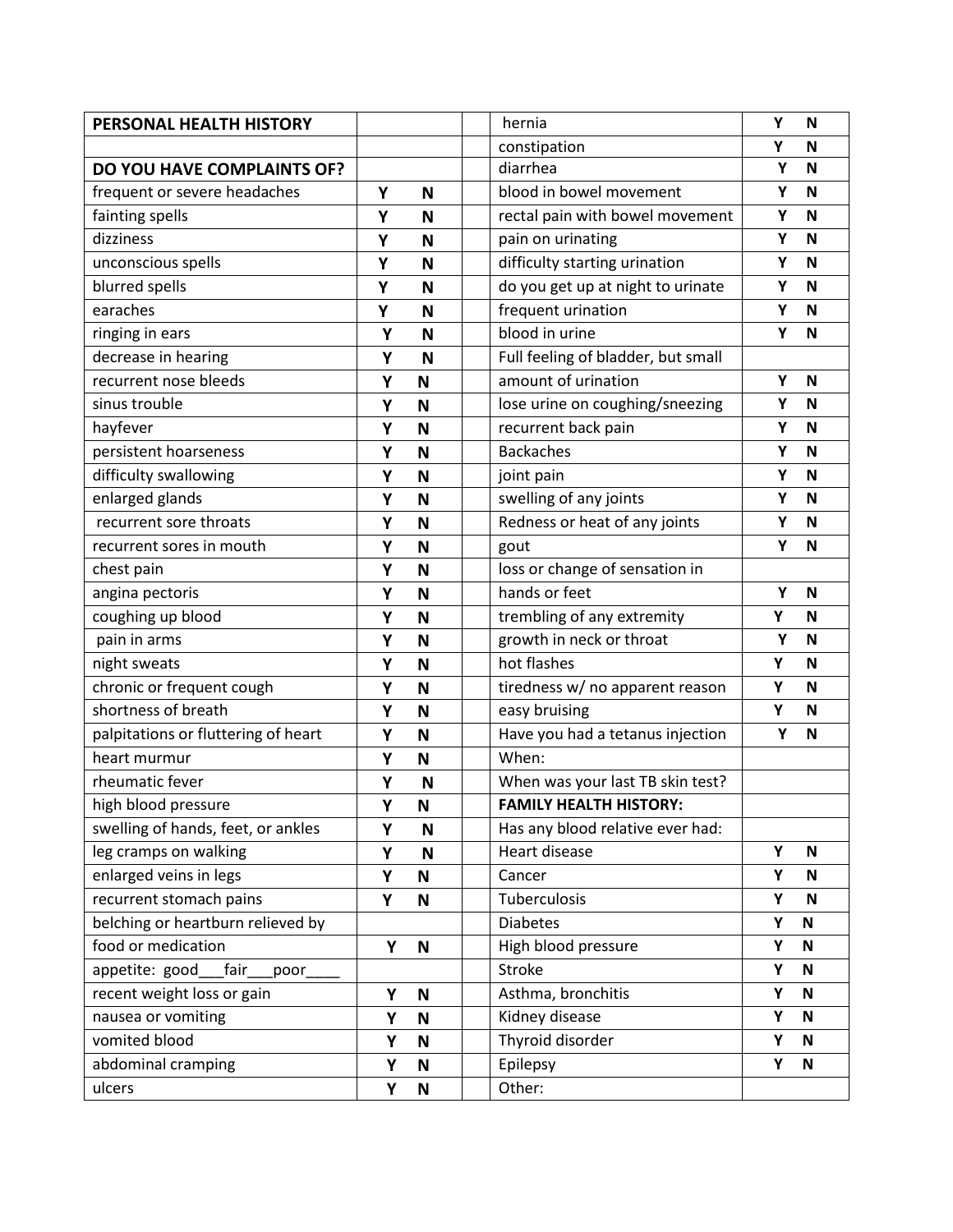## INSURANCE COMPANY (PRIMARY)\_\_\_\_\_\_\_\_\_\_\_\_\_\_\_\_\_\_\_\_\_\_\_\_\_\_\_\_\_\_\_\_\_\_\_\_\_\_\_\_\_

INSURANCE COMPANY (SECONDARY)

I, the release of medical information to the release of medical information to the above noted insurance company(s) and payment of medical benefits directly to Mill City Medical Group Ltd. This authorization is given for all claims processed in connection with my medical treatment.

If I am a MEDICARE patient, I understand that I will be responsible for payment of uncovered Medicare services (i.e. annual physical exam). Further, I authorize any holder of medical or other information about me to release to the Social Security Administration and Health Care Financing Administration or its intermediaries or carriers, any information needed for this or a related Medicare claim. I permit a copy of this authorization to be used in place of the original, and request payment of medical insurance benefits either to myself or to the party who accepts assignment.

Patient's Signature

\_\_\_\_\_\_\_\_\_\_\_\_\_\_\_\_\_\_\_\_\_\_\_\_\_\_\_\_\_\_\_\_\_\_\_\_

PLEASE READ THE FOLLOWING CAREFULLY:

It is our office policy that bills incurred by patients through visits to this office be paid at the time of visit unless they are insured by one of the carries we contract with. If you are unsure, please check with your insurance company directly or check with our billing department before your visit.

All patients who are required to pay at the time of their visit will be given, upon their payment, a receipt for services for that office visit. This receipt will contain all of the necessary explanation including diagnosis and procedure codes needed for direct reimbursement by their own insurance carrier. If you are one of these patients, please request this copy at check out.

All copayments are due at the time of the visit. As with any outstanding balances, we are more than happy to arrange a payment plan if need be. Please ask to speak with the billing department to make arrangements.

I, the state of the conditions for the conditions for the conditions for the conditions for payment to the physician as outlined above.